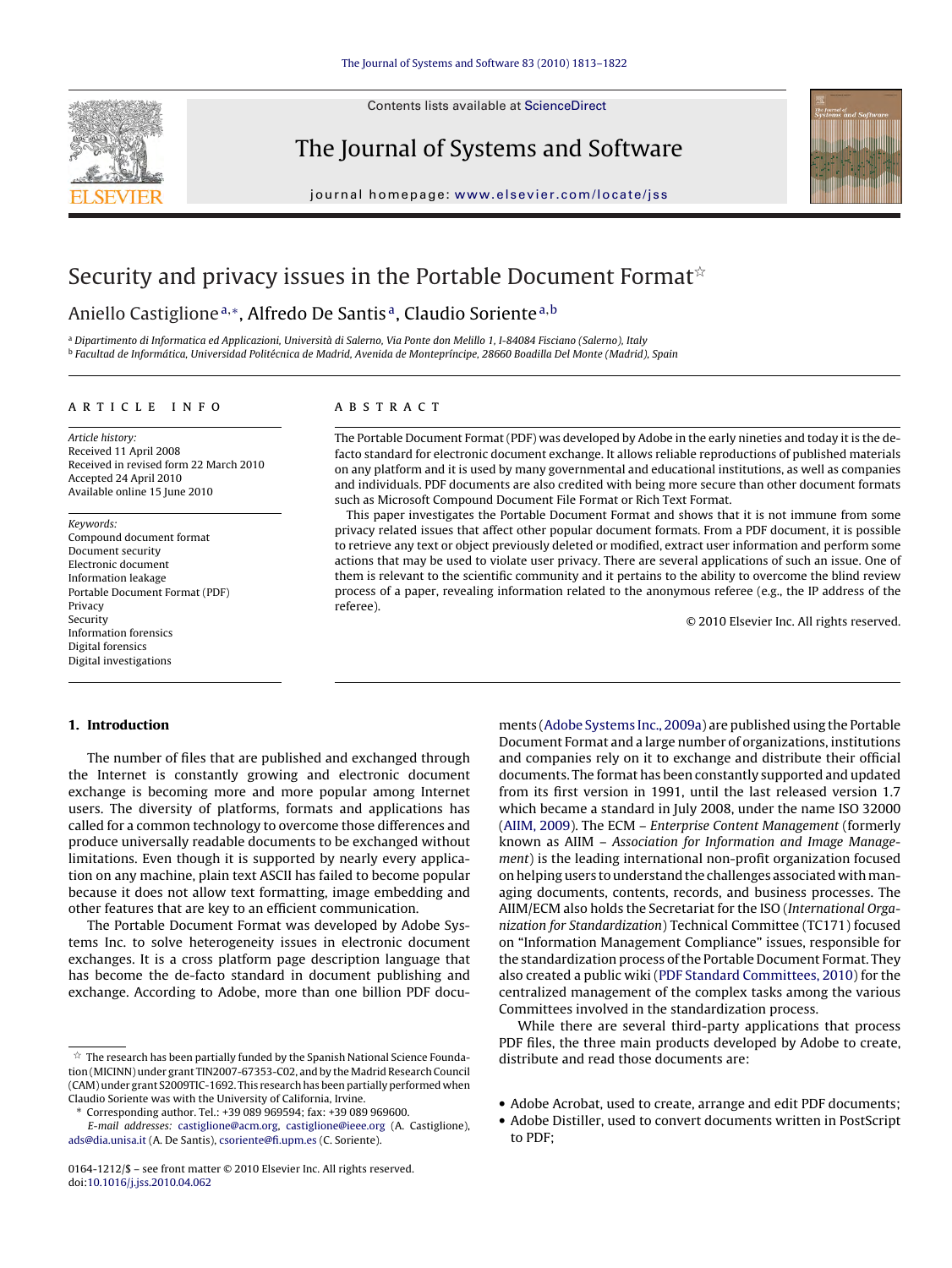<span id="page-1-0"></span>• Adobe Reader, used to display PDF documents and allow small amendments like annotations, text highlight, etc. This application is freeware and is probably one of the most popular applications among computer users.

The main advantage of the PDF format is that it allows documents created within any desktop publishing package to be viewed in the original typeset design, regardless of the systems where it is being displayed. Documents with texts, images, hyper-links and other desirable features in document authoring, can be easily created with the packages distributed by Adobe or with any other authoring application (e.g., Microsoft Office, OpenOffice, LaTeX, etc.) and then converted to the PDF format. The result is an easy to distribute, small size document, that will be displayed exactly in the way it was created, on any platform and using any viewer application.

Besides being very flexible and portable, PDF documents are also considered to be secure. Popular document formats like Microsoft Compound Document File Format (MCDFF) have been proven to have security flaws that can leak private user information (see [Castiglione et al. \(2007\)\),](#page-8-0) while PDF documents are widely regarded as immune to such problems. This is one of the reasons why many governmental and educational institutions have chosen PDF as their official document standard.

The paper will start giving a concise overview of the PDF format, focusing on how data is stored and managed. It will then show how some features of the PDF format, as well as some design criteria, can be exploited to retrieve data that are not meant to be published, as well as private information of both the document editors and readers. In addition, some tools will be introduced in order to analyze PDF documents and to show the results of the experiments. The paper will also highlight that PDF standards include some features that may be used by a malicious user to violate user privacy or to compromise the security of the system on which the PDF document is opened.

## 1.1. Organization

The rest of the paper is organized as follows. Section 2 surveys related works while Section 3 analyzes the PDF format. Section [4](#page-2-0) shows security and privacy issues related to PDF documents and Section [5](#page-6-0) introduces some tools developed by the authors for PDF document analysis. Section [6](#page-6-0) points out how the research conducted in the paper may be used in a digital forensics investigation. In Section [7](#page-7-0) some security considerations and possible solutions are given. Conclusions are given in Section [8.](#page-8-0)

## **2. Related work**

Information about the Portable Document Format can be found in [\(Adobe Systems Inc., 2010a; PDF Standard Committees, 2010\).](#page-8-0) Those documents are the main source of information on how PDF documents are structured and managed by variuos PDF compliant applications.

Even though information leakage in published documents is a well known issue, only a few publications investigate the problem. Byers [\(Byers, 2004\)](#page-8-0) showed how hidden text can be extracted from Microsoft Word documents. He collected over 100,000 documents and compared the text that appears when each document is opened with Microsoft Word, with the text extracted from the same documents using widely known text extraction tools. Almost each processed document had some hidden contents like previously deleted texts, revisions, etc. [Castiglione et al. \(2007\)](#page-8-0) conducted a more extensive study on the popular document format, investigating the way Microsoft Compound documents are created and

structured. The same authors developed some tools to extract document hidden metadata as well as sensitive publisher information and show how to use the slack space responsible of such threat as a steganographic means.

Several companies and institutions have distributed guidelines to avoid information leakage in published documents after that the media reported news about documents published on the Web containing sensitive information which were not supposed to become public. For example, in May 2005 the Coalition Provisional Authority in Iraq published a PDF document on the "Sgrena-Calipari Incident". Black boxes were used to conceal the names of some people involved in the incident, but all of them were easily revealed copying the text from the original document into a text editor [\(Wikipedia the Online Encyclopedia, 2009\).](#page-8-0) Several papers discuss the PDF structure [\(King, 2004; Bagley et al., 2007\) a](#page-8-0)nd some of them introduce tools for content extraction from PDF documents ([Chao](#page-8-0) [and Fan, 2004; Futrelle et al., 2003\)](#page-8-0) or tools to use PDF documents as a steganographic means [\(Zhong et al., 2007\).](#page-8-0)

To the best of our knowledge, there is no paper addressing security and privacy issues in the Portable Document Format. Otherwise, PDF format (and some of the major products that implement it) is constantly monitored for security flaws and new patches are regularly released on the developer website [\(Adobe Systems](#page-8-0) [Inc., 2009b\).](#page-8-0) A comprehensive list of patches can be found in the section "Security bulletins and advisories" of the Adobe website [\(Adobe Systems Inc., 2009c\).](#page-8-0) Recently, Adobe, aware of the security issues due to the JavaScript code that can be embedded in a PDF file, have alerted the community to disable JavaScript in order to try to contain the vulnerability [\(Adobe, 2009\)](#page-8-0) and to update their products to the latest version ([Adobe, 2010\).](#page-8-0) Nevertheless, it is surprising how some features of the format that can be used to expose sensitive user information are not regarded as "security flaws" (or at least as a possible problem) and are not addressed by any patch.

## **3. The Portable Document Format**

This section will give a brief overview of the PDF format, highlighting the parts that are relevant to our work.

The Portable Document Format is based on the PostScript [\(Adobe Systems Inc., 1999\) p](#page-8-0)age description language and has been introduced to improve performances and provide some form of user interactivity. A PDF document consists of a collection of objects which together describe the appearance of the document pages. Objects and structural information are all encoded in a single, self contained, sequence of bytes. The structure of a PDF file has four main components:

- a header identifying the version of the PDF specification to which the file complies;
- one or more body sections containing the objects that constitute the document as it appears to the user;
- one or more cross-reference tables storing information and pointers to objects stored in the file;
- one or more trailers that provide the location of the crossreference tables in the file.

A newly created PDF document has only one body section, one cross-reference table and one trailer. When a document is modified, its previous version is not updated, but any changes and new contents are appended to the end of file, adding a new body section, a new section of the cross-reference table and a new trailer. The incremental update avoids rewriting the whole file, resulting in a faster saving process, especially when only small amendments are made to very large files. Objects stored in the body section have an object number used to unambiguously identify the object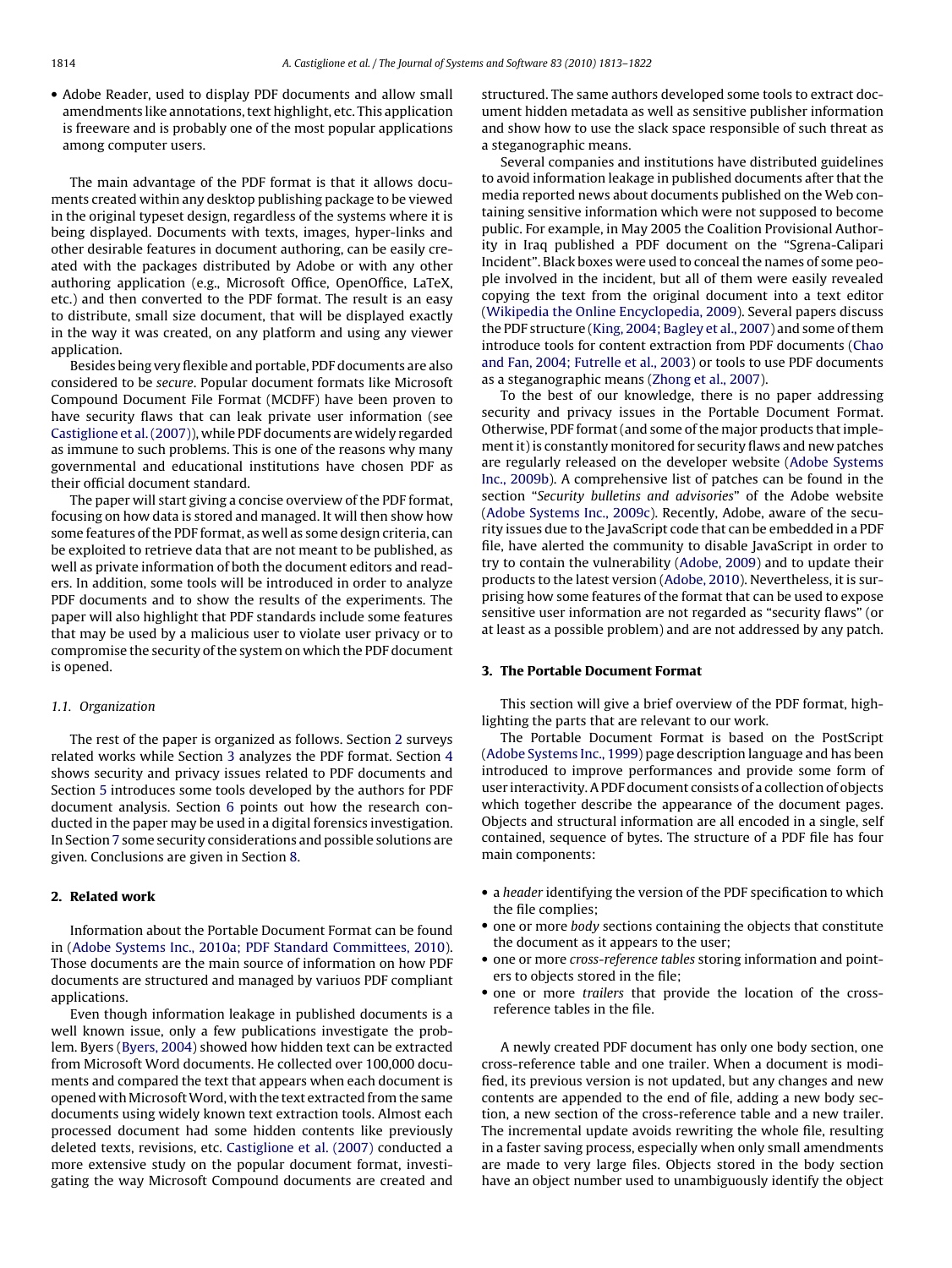#### <span id="page-2-0"></span>**Table 1**

An example of cross-reference table.

| xref               |
|--------------------|
| 0.36               |
| 0000000000 65535 f |
| 0000076327 00000 n |
| 0000076478 00000 n |
| 0000076624 00000 n |
| 0000078478 00000 n |
| 0000078629 00000 n |
| 0000078775 00000 n |
| 0000080488 00000 n |
| 0000080639 00000 n |
| ٠                  |
| ٠                  |
| ٠                  |
| 0000100661 00000 n |
|                    |

within the file, a non-zero generation number and a list of key-value pairs enclosed between the keywords  $\langle obj \rangle$  and  $\langle endobj \rangle$ . Generation numbers are used only when object numbers are reused, that is, when the object number previously assigned to an object that has been deleted is assigned to a new one. Due to incremental updates, whenever an object is modified, a copy of the object with the latest changes is stored in the file. The newly created copy will have the same object number as the previous one. Thus, several copies of an object can be stored in the file, each one reflecting the modifications made to that object from the time it was created, onwards.

The cross-reference table is composed of several sections and allows random access to file objects. When a document is created, the cross-reference table has only one section and new sections are added every time the file is updated. Each section contains one entry per object, for a contiguous number of objects. An example of cross-reference table section is given in Table 1. As shown, each section starts with the keyword  $\langle xref \rangle$  followed by the object number of the first object that has an entry in that section and the number of its entries. Table 1 shows a section with entries of 36 objects, from object 0 to object 35. Each entry provides the following information:

- the object offset in the file;
- the object generation number;
- $\bullet$  the *free/in-use* flag with value *n* if the object is in use or *f* if the object is free, that is, if the object has been deleted.

Object 0 is a special object and it is always marked as free, with generation number 65535. The latest document  $\langle\text{trailer}\rangle$  is stored at the end of the file and points to the last section of the crossreference table. A PDF document is always read from the end (apart when generated with the "Fast Web View" flag enabled), looking for the offset relative to the last section of the cross-reference table, required to identify the objects that constitute the latest version of the document. Each time the document is updated – adding new objects or modifying existing ones – a new body, cross-reference table section and trailer are appended to the file. The body section will contain the newly created objects or the updated version of the existing ones, the cross-reference table section will store information to retrieve those objects, while the trailer will have a reference to the newly created cross-reference table section, as well as a pointer to the previous one.

## **4. Security and privacy issues**

Two main issues are investigated in this paper. The first one is related to how changes made to PDF documents are handled, while the second one concerns PDF interactive features.

#### 4.1. Incremental updates

As introduced in Section [3, t](#page-1-0)o speed up document saving, the PDF standard allows the use of incremental updates. Whenever an object is modified, a new version of the object is created and appended to the PDF file. The old version is kept in the file contents but it will not be parsed when rendering the document (for visualization, printing, etc.). In a similar way, when an object is deleted, it is not removed from the file contents but it is only marked as deleted so that the viewer application will skip it when parsing the file. Even though such design choices cause the PDF file to grow in size at every modification, it allows for a fast document saving [\(King, 2004\).](#page-8-0)

In late December 2002, during one of their meetings, the PDF Archive Committee raised interest on incremental updates, questioning the way changes to embedded objects in a PDF document are handled and suggesting to warn users that "deleted pages are not really gone" ([PDF Working Group, 2002\).](#page-8-0) An official note to make users aware of the problem was never released and incremental updates are still part of the PDF specification.

Due to old versions of modified or deleted objects not being deleted from the PDF file contents, but only marked as "not to be processed", it is still possible to retrieve them. Deleted objects can be extracted and visualized while it is possible to display all the versions of a modified object, from its first version to the one actually displayed when rendering the document (for a maximum of 10 levels). Suppose that a company distributes among its managers a PDF document with low confidentiality information, such as the company's layout, as well as sensitive information, such as market strategies and expected balance. Later, the company decides to distribute the document on the Internet deleting all sensitive contents by directly editing that PDF file. As the document will retain deleted objects, it will be possible for anybody to extract those objects from the file and retrieve the company sensitive data.

It is important to mention that, by using the Adobe Acrobat products, it is possible to avoid the problems introduced with the incremental updates by choosing the option "Save As..." instead of "Save", where the latter produces an incremental section but the former completely rewrites the PDF file. By choosing the "Save As..." option it is possible to set many other parameters which are intended to remove several pieces of information and personal data. [Fig. 1](#page-3-0) shows the options present in the two sections interesting for cleaning potentially dangerous information. To reach (and set) such options the user should navigate in the menu "File" $\rightarrow$  "Save As..."→"Format"→"Adobe PDF Files, Optimized"→"Settings" of the Adobe products. Unfortunately, the default operation is "Save" and consequently the PDF could be affected by such issue.

## 4.2. Interactive features

Adobe PDF specifications include a variety of interactive features that make PDF documents interactive. It is possible to jump to a specific location within the document being displayed or to other documents, run JavaScript code, open URIs or launch applications (see [Adobe Acrobat SDK v. 8.1, 2007; Adobe Solutions Network, 2005a,b;](#page-8-0) [Adobe Acrobat 7.0, 2005\).](#page-8-0) Actions are executed in response to several trigger events such as document opening or closing, document printing, etc. Not all the viewer applications implement interactive features and they would not work if the document is opened without one of them. Among applications that process interactive features, not all readers display a dialog to inform the user whenever an action is being executed, with the result that, while reading a PDF document, other programs might be executed or external link might be resolved without user awareness.

In particular, Adobe products warn a user if a PDF tries to connect to an external address. While a user can intentionally dis-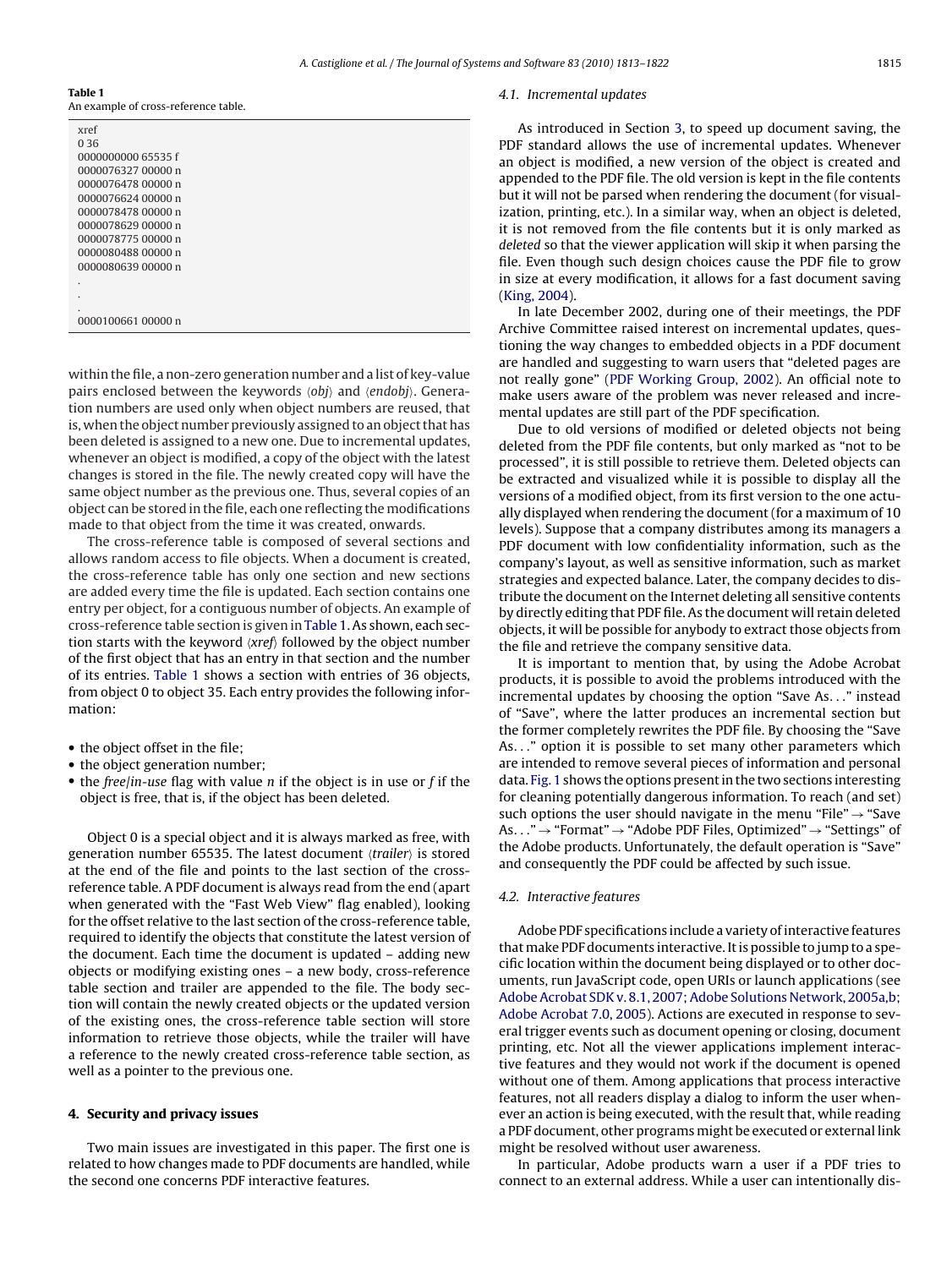<span id="page-3-0"></span>

**Fig. 1.** The two panels present in the Adobe products within the "Save As..." function which allow a user to remove some potentially dangerous information. (a) First panel and (b) second panel.

able the security prompt, all the tests performed by the authors have been conducted using the default value of this security parameters, which is to check all the connections and ask the user for an authorization. [Fig. 2](#page-4-0) shows the default values of the configuration that control such security filter. To reach such configuration a user should go through the menu "Preferences"  $\rightarrow$  "Trust" Manager"→"Internet Access from PDF Files outside the Web browser"→"Change Settings..."→"Manager Internet Access" of the Adobe products.

## 4.2.1. Interactive features: experimental results and basic attack

The authors have tested the criticality of this issue by preparing an harmful PDF document and sending it to their co-workers and acquaintances asking them to open the document and see if something unusual would happen.

The preparation of this test file has been a very simple task because it consisted in inserting a "trigger" that will perform an "action". This task might be accomplished in a simple way by using the Adobe Acrobat product and such a way has been changed by Adobe during the time. [Fig. 3](#page-4-0) shows a screenshot of such operation performed by Adobe Acrobat 9.2.0 under Mac OS X. To achieve such a task it is enough to navigate in the menu "Advanced"→"Document Processing"→"Document JavaScripts..." and insert the proper code. As an example, the following code performs a test on the version of the PDF reader application (both standalone and browser plug-in) and, depending on such version, opens the website of the EFF, if the version is less than 7, or the FSF website otherwise. The example also shows that the script works well even in presence of a different version of PDF. This is obtained by using the appropriate JavaScript function (i.e., getURL() for PDF prior to 1.7 and launchURL() for the other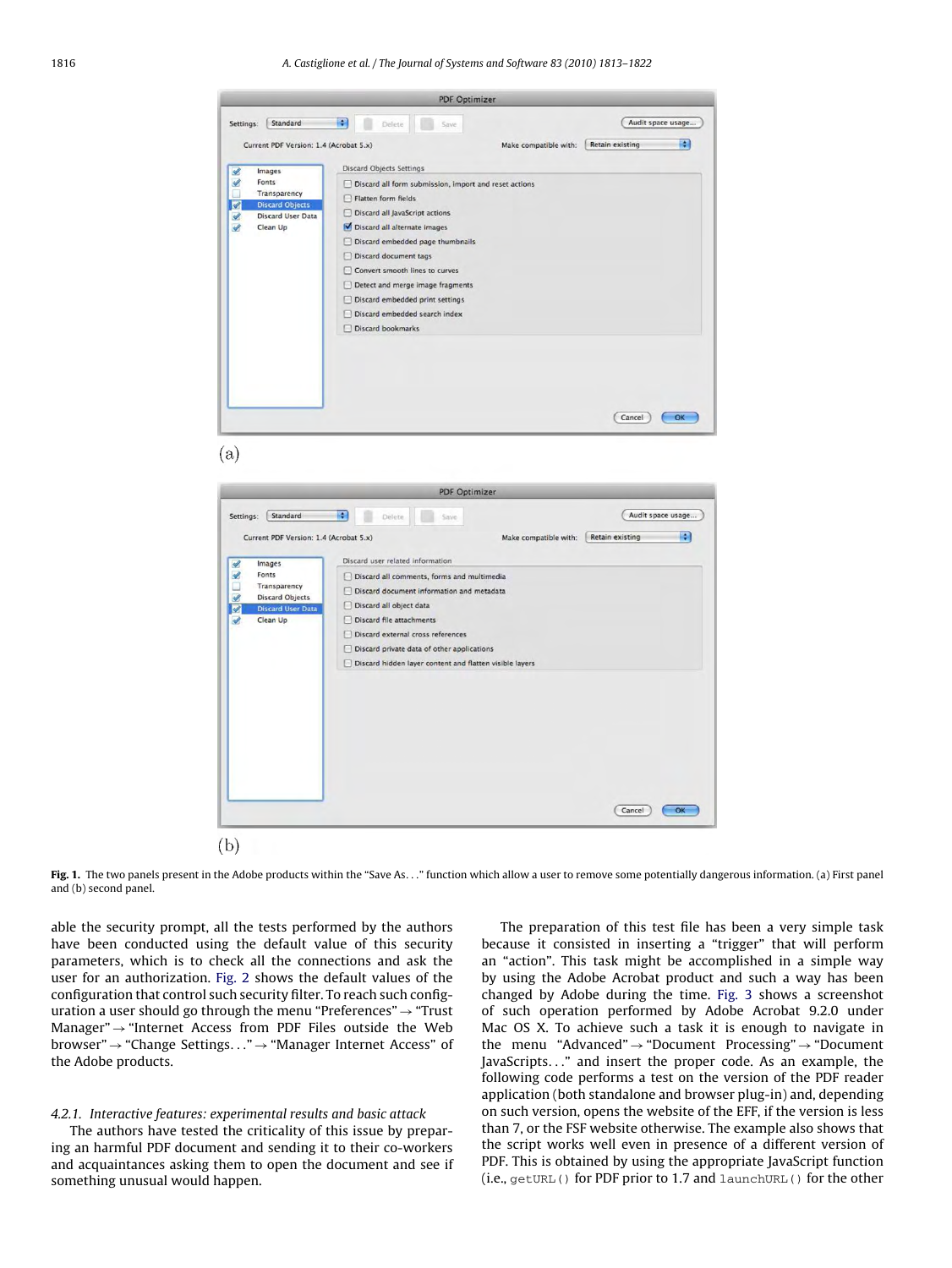<span id="page-4-0"></span>

| JavaScript Functions                                                                        |                                | JavaScript Editor                                                                                                                                         |  |
|---------------------------------------------------------------------------------------------|--------------------------------|-----------------------------------------------------------------------------------------------------------------------------------------------------------|--|
| Script Name:                                                                                |                                | Create and Edit JavaScripts                                                                                                                               |  |
| test<br>test                                                                                | Close<br>Add<br>Edit<br>Delete | // START CODE<br>if(app.viewerVersion < 7)<br>this.getURL("http://www.eff.org");<br>else<br>app.launchURL("http://www.fsf.org", true)<br>К<br>// END CODE |  |
| // START CODE<br>$if$ (app.viewerVersion < 7)<br>this.getURL("http://www.eff.org");<br>else | $\frac{1}{\tau}$               |                                                                                                                                                           |  |
|                                                                                             |                                | Ln 9, Col 2<br>Go to<br>Cancel<br>OK                                                                                                                      |  |

Fig. 3. An example of embedding JavaScript code into a PDF document by using Adobe Acrobat.

|                                                                 | <b>Manage Internet Access</b> |
|-----------------------------------------------------------------|-------------------------------|
| PDF files may connect to web sites to share or get information. |                               |
| Let me specify a list of allowed and blocked web sites          |                               |
| Allow all web sites                                             |                               |
| <b>Block all web sites</b>                                      |                               |
| Allow/Block Web Sites                                           |                               |
| Enter a web site address that you want to allow or block:       |                               |
|                                                                 | Block<br>Allow                |
| My Web Sites                                                    |                               |
| Delete                                                          |                               |
| Name                                                            | Access                        |
| Default behavior for web sites that are not in the above list:  |                               |
| Always ask<br>Allow access                                      |                               |
| <b>Block access</b>                                             |                               |
|                                                                 |                               |
|                                                                 |                               |

Fig. 2. The panel which controls the security warning message of Adobe products (and their default values) resulting when a PDF file attempts to open an external connection.

versions).

```
// START CODE
if(app.viewerVersion < 7)€
this.getURL("http://www.eff.org");
\mathbf{r}else
\mathbf{f}app.launchURL("http://www.fsf.org", true);
// END CODE
```
The people surveyed were also asked to answer a brief questionnaire (that was contained in the PDF document itself) about their Operating System, PDF document reader, etc. On open, the document was intended to connect to a target webpage that had been previously set up. Surprisingly enough, many of the recipients were not warned about any abnormal behaviour by their PDF reader application. Of course, some of them were using PDF readers that do not implement interactive features, but others had their machines connecting to an external link without their consent.

In detail, the PDF test file was sent to over 400 recipients and almost all of them replied to the questionnaire. Recipients were mainly university students, researchers and professors, resulting in a well-educated and technology-savvy participant group. From the experiments, Adobe Acrobat Reader warns the user about an outgoing Internet connection only from version 7.0 or greater (not the initial 7.0 version but all the 7.0.x updated versions). About 75% of the respondents had either Adobe Acrobat Reader version 7.x.x or 8.x.x installed on their machines. Around 20% of those 75% (i.e., 6.66% of the total) opened the document through their Internet browser (they were reading their email through a WebMail client) and had it connected to the website silently. 20% of the respondents opened the PDF document using either Foxit Reader version 2.x [\(Foxit Software Company, 2010\),](#page-8-0) Evince [\(The Evince](#page-8-0) [Team, 2009\) o](#page-8-0)r KPDF ([The KPDF Team, 2008\)](#page-8-0) for Linux or the Mac OS X Preview.app, and no Internet connection was started at all. Surprisingly, the remaining 5% of the respondents had installed a very old PDF reader, i.e., Adobe Acrobat Reader versions 5.x.x and 6.x.x.

As previously mentioned, if the document is opened through a browser, the URI is resolved without user warning and the webpage contained therein is loaded, even if the latest version of Acrobat Reader (ver. 9.3.1) is installed. In fact, with these results in mind, the authors performed a comprehensive test with the major browsers available on the market in order to check their behaviour when dealing with such JavaScript code. The tests have been conducted under Microsoft Windows (XP/Vista/7) and Mac OS X 10.6.2. The results are shown in [Table 2](#page-5-0) and point out that almost all browsers are still vulnerable to such attack even though all the plug-ins are updated to the latest version (i.e., version 9.3.0 dated 22/12/2009) and an updated antivirus was running on the machines. In greater detail, for each browser, the authors looked for the plug-ins responsible for handling a PDF document (by using the commands resumed in [Table 2\).](#page-5-0) The files that implement such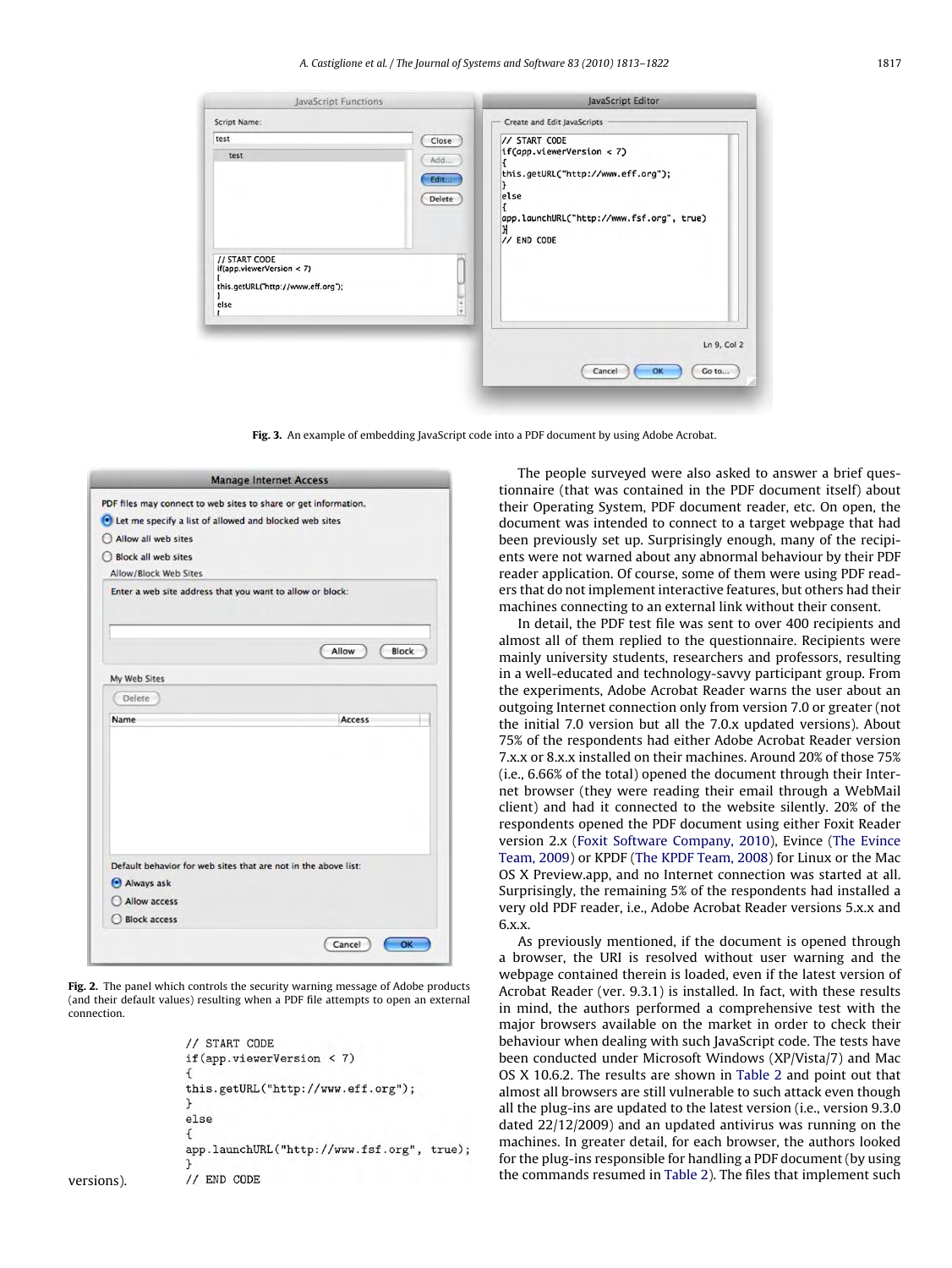## <span id="page-5-0"></span>**Table 2**

Browsers and their vulnerabilities to the PDF interactive features basic attack.

| <b>Browser</b>    | Windows XP/Vista/7 | Mac OS X 1.2 | How to check plug-ins    | Version                  |
|-------------------|--------------------|--------------|--------------------------|--------------------------|
| Mozilla Firefox   | Vulnerable         | Ask action   | About: plugins           | 3.5.8                    |
| Opera             | Vulnerable         | Ask action   | About: plugins           | 10.10                    |
| Safari            | Vulnerable         | Vulnerable   | Help, installed plug-ins | 4.0.4                    |
| Google Chrome     | Vulnerable         | Ask action   | About: plugins           | 4.0.249 Win; 5.0.307 Mac |
| Internet Explorer | Vulnerable         | N/A          | Tools, manage add-ons    | 8.0.6001                 |

plug-ins are located in:

/Library/Internet Plug-Ins/AdobePDFViewer.plugin/

for Safari under Mac OS X 10.6.2 and in:

C:\Program Files\Common Files\Adobe\Acrobat\ActiveX\AcroIEHelper.dll

C:\Program Files\Common Files\Adobe\Acrobat\ActiveX\AcroIEHelperShim.dll

C:\Program Files\Mozilla Firefox\plugins\nppdf32.dll

for Internet Explorer 8.0 (AcroIEHelper.dll, AcroIEHelperShim. dll) and the other four browsers that all share the same plug-in (the one provided for Mozilla Firefox, nppdf32.dll).

For completeness, the authors checked the files responsible of the warning message occurring when opening the test PDF document with the Acrobat products. That files are located in:[3pt] /Applications/Adobe Reader 9/Adobe Reader.app/Contents/Plug-ins/WebLink.acroplugin/ C:\Program Files\Adobe\Reader 9.0\Reader\plug\_ins\Weblink.API under Mac OS X 10.6.2 and Windows XP/Vista/7, respectively.

To sum up, regarding the Windows OS family the problem is not a 100% Windows OS flaw or a 100% PDF issue, but can be considered mainly an issue related to the implementation of the PDF plug-in(s) in use by the browsers running the Windows OS family.

Other PDF readers that have been tested did not always resolve the URI embedded in the test PDF document. A more detailed evaluation of the major PDF applications is beyond the scope of this paper.

## 4.2.2. Interactive features: an alternative attack

As previously discussed, not all the PDF readers can be exploited with the attack presented in the previous section. In fact, either the PDF reader warns the user with a dialog asking to authorize a remote connection, or, a personal firewall may also warn (and block) such outgoing connection. To overcome such a problem, this paper will propose an alternative attack that makes use of DNS resolver of the machine where the PDF document is opened. The key idea is to bind a PDF document to a fake Fully Qualified Domain Name.

These are the sample steps that must be performed in order to implement such attack:

- 1. create a fake DNS zone on a machine operated by the malicious (and controlling) user and enable the verbose log in that DNS server (at least for the ad-hoc DNS zone) in order to read all the requests that will arrive;
- 2. choice the PDF document W that one would like to "track" and calculate an HMAC ([NIST, 2002\) o](#page-8-0)f that file: PDFhash=hmac(W);
- 3. prepare the JavaScript code to embed inside the malicious PDF file:<br>cDate = util.printd("hhmmssDDMMYYYY", new Date());

 $app.LaunchURL("http://" + cDate + "__" +$ 

PDFhash + "fakezone.evil.com", true);

where cDate contains a kind of timestamp that is created when the code is executed (i.e., when the document is opened);

- 4. inject the prepared JavaScript code inside the PDF file in the same way as in [subsection 4.2.1;](#page-3-0)
- 5. the resulting URL just constructed will be something like: http://18304516092007 [a6e49bc20a12326ac590ef.fakezone.ev](http://18304516092007_a6e49bc20a12326ac590ef.fakezone.evil.com/)il.com if the PDF has a HMAC of a6e49bc20a12326ac590ef (by

using a 20-bytes SHA-1 function for the HMAC calculation) and supposing that it was opened at 18:30:45 of the 16th September 2007.

The cDate and PDFhash are necessary to generate an always different identifier that will result in an always different DNS query. This is performed in order to avoid the caching name servers and to uniquely identify the PDF file and the time when it was opened.

This attack does not warn the PDF reader and is not detected by nearly the majority of the personal firewalls on the market. In such a way, the DNS resolver capabilities can be used to trace a PDF document and track every single user that opens it. It only requires inserting an action in the document which would connect to a host that logs the IP addresses of incoming connections.

## 4.2.3. Interactive features: scenarios

Many newspapers that sell their issues over the Internet in PDF format might trace IP addresses to check whether a single copy of an issue is read only by the customer who purchased it or if it has been illegally redistributed over the Internet and it is read by multiple unauthorized users. Instead of distributing the newspaper in PDF format, one customer may share his/her own account. There are several existing methods to check if someone shares his own account with other people. Shortly, the newspaper website administrators can substantially check the number of hits to their service coming from different IP addresses in a given (short) time. An electronic newspaper system can make use of the idea by embedding in each copy of the newspaper a call back action to the newspaper server (or an ad-hoc system) revealing something that uniquely identifies that copy. In such a way, administrators can discover abuses and disable malicious accounts.

Another prominent example comes from the review process of scientific papers submitted for publication (in a journal, a conference or elsewhere), either if the papers are submitted in PDF format or if a PDF file is generated upon the submission of document sources (for example LaTeX sources). To guarantee fairness in the selection criteria, many conference committees endorse a double-blind review process where reviewers and authors keep their identity hidden from each other [\(Snodgrass, 2007; Wikipedia](#page-8-0) [the Online Encyclopedia, 2010; McKinley, 2008\).](#page-8-0) If the PDF document opens a connection to an host controlled by the authors, they will be able to identify the reviewers and later try to influence their decision. As online review platforms are becoming popular, PDF documents are more likely to be opened through a browser, for example when a paper is opened for the first time from the reviewing system. As stated in Section [4.2.1, e](#page-3-0)ven when using an updated version of the Acrobat Reader, when opening a PDF document from a link on a webpage, it does not warn the user of the outgoing connection, letting the malicious PDF connect to the tracking website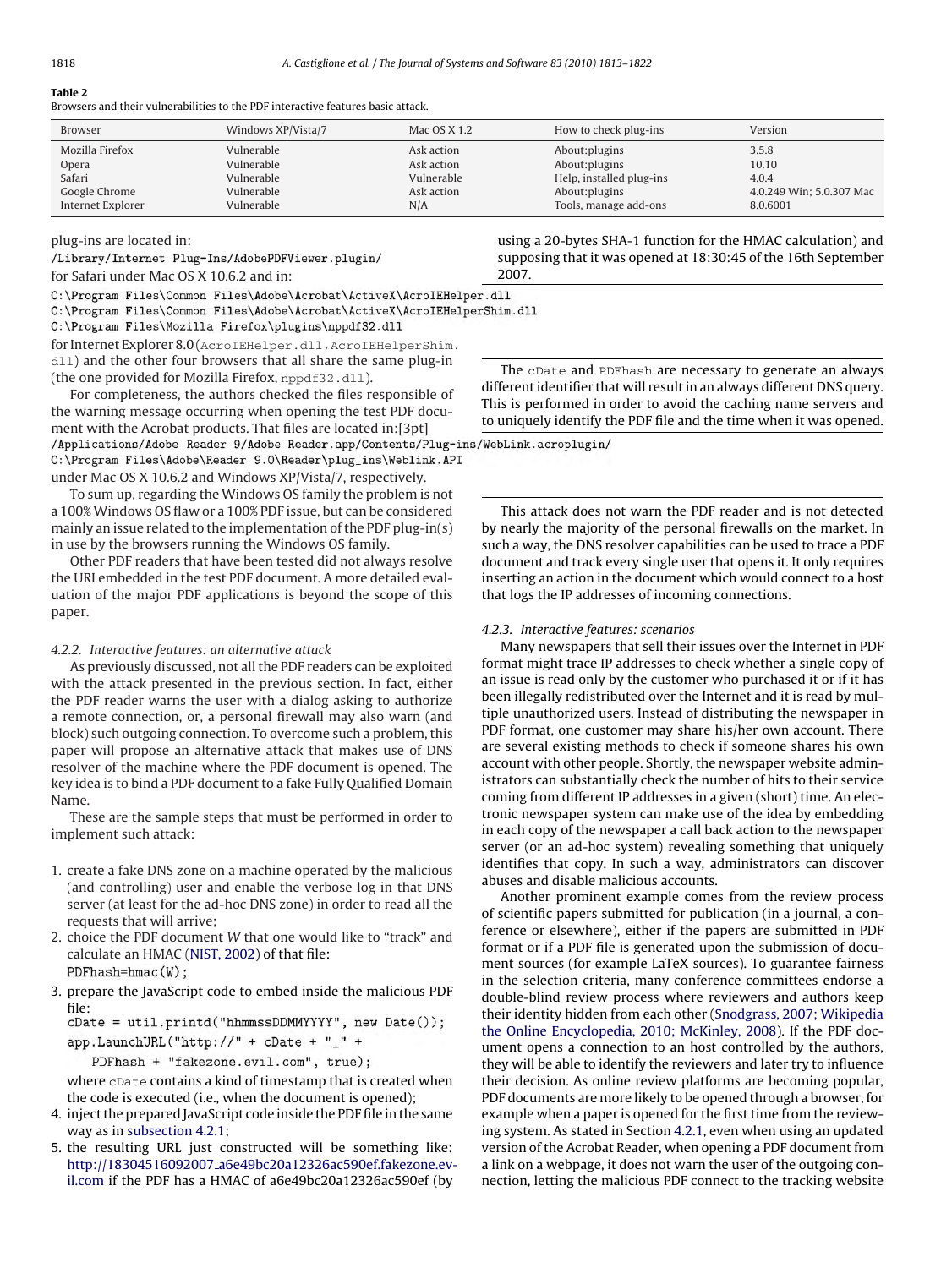#### <span id="page-6-0"></span>**Table 3**

| The MasterTable.log generated by the tool ModPDF. |
|---------------------------------------------------|
|---------------------------------------------------|

| 16: Type = /EmbeddedFile, subType = no type<br>$0 - 000000673500000$ n                            |  |
|---------------------------------------------------------------------------------------------------|--|
| 17: Type = $\text{Page}$ , subType = no type<br>$0 - 000000001800001f$                            |  |
| 18: Type = $\alpha$ Page, subType = no type<br>$0 - 000000002300001f$                             |  |
| 19: Type = $\alpha$ Pages, subType = no type<br>$0 - 000001078700000$ n<br>1 - 0000183745 00000 n |  |
| 20: Type = $no$ type, subType = $no$ type<br>$0 - 000001084900000 n$                              |  |

created by the authors of the paper. Moreover, by using the attack proposed in Section [4.2.2, a](#page-5-0) malicious author would probably result in a more hidden action of tracking his paper. It is worth noting that, even if a PC expert referee could be alerted – either by a connection attempt or by the opening of a webpage without asking for it – such actions, probably, would not alarm the average PC user.

#### **5. Tools**

The paper will introduce three tools to analyze PDF documents and to retrieve hidden data and information regarding the past version of a PDF document. They can be downloaded at the project website <http://www.dia.unisa.it/research/pdf>. The tools, written in C language, are just a simple proof of concept and are not intended to be a full application. The authors tested such tools on more than 35000 PDF files, downloaded from various Internet domains. All the documents are publicly available and their download has been automated using free Web downloader applications in conjunction with popular search engines.

AnalyzePDF analyzes PDF documents and provides information about the number of stored cross-reference table sections, that is the number of times one or more document objects were modified. It takes as input a directory containing PDF documents and produces a log file with the list of the processed PDF documents, their size in bytes and the number of cross-reference table sections found. From the experiments, more that 10% of analyzed documents had two or more cross-reference tables, that means that they were edited at least one time.

Once PDF documents with two or more cross-reference table sections have been identified, a further analysis is performed with ModPDF. It takes a single PDF document as input and provides information on all its objects with a list of their changes. ModPDF produces three output files:

- MasterTable.log
- ModifiedObjects.log
- MetadataList.dat

MasterTable.log lists all the objects stored in a PDF document. For each object, ModPDF provides the object number, its type, subtype and a list with one entry for each time the object was modified. Each entry provides the offset where that copy of the object is stored in the file, the object generation number and the free/inuse flag. Objects which have never been modified will only have one entry. Table 3 shows an example of MasterTable.log. It shows that object 19 was modified once: its original version is stored at offset 10787 while its updated version is stored at offset 183745. Only the latter will be parsed by the PDF reader application during rendering. Objects 16–18 and object 20 were never modified after their creation.

#### **Table 4**

An example of the file MetadataList.dat generated by the tool ModPDF.

| Session #0<br>ModDate D:20060210171944 + 01'00'<br>CreationDate D:20060210165921+01'00'<br>Title Indice<br>Creator QuarkXPress: pictwpstops filter 1.0<br>Author Gizzo     |
|----------------------------------------------------------------------------------------------------------------------------------------------------------------------------|
| Producer Acrobat Distiller 6.0.1 for Macintosh                                                                                                                             |
| Session $#1$<br>ModDate D:20060212173149 + 01'00'<br>CreationDate D:20060210165921 + 01'00'<br>Title Indice<br>Creator QuarkXPress: pictwpstops filter 1.0<br>Author Gizzo |
| Producer Acrobat Distiller 6.0.1 for Macintosh                                                                                                                             |
|                                                                                                                                                                            |

- (a) Legge Costituzionale n. 1 del 23 gennaio 2001 "Modifiche agli articoli 56 e 57 della Costituzione concernenti il numero di deputati e senatori in rappresentanza degli italiani all'estero" link dal parlamento
- (b) Legge Costituzionale n. 1 del 23 gennaio 2001 "Modifiche agli articoli 56 e 57 della Costituzione concernenti il numero di deputati e senatori in rappresentanza degli italiani all'estero'

**Fig. 4.** Two different versions of the same paragraph of a PDF document. (a) First version and (b) final version.

ModifiedObjects.log provides the same information as the former log file, but only for objects that were modified at least once.

For each update to the PDF document, MetadataList.dat lists the following information:

- date/time when modifications were applied to the document;
- date/time when the document was created;
- document title, creator, author, and producer.

Table 4 shows the content of MetadataList.dat resulting from the analysis of one of the collected documents with ModPDF. It shows that the file was created by user "Gizzo" on a Macintosh. He started editing the file at 4:59 p.m. of the 10th February 2006 and saved his work at 5:19 p.m. on the same day. The document was updated 2 days later and saved at 5:31 p.m.

The third and last tool, MakeOldPDF takes as input a PDF document and reconstructs all its previous versions, starting from the original one. While previous tools (AnalyzePDF and ModPDF) identify objects that have been modified, with MakeOldPDF it is possible to recreate the different versions of the document and, of course, the different versions of modified objects. Fig. 4 shows two different versions of the same paragraph within a PDF document. The second one is a noticeable example of the MakeOldPDF which produced 13 different versions. Fig. 4(a) shows a paragraph as it appeared when the document was created, while Fig. 4(b) shows the same paragraph as it appears in the final version of the document. After several modifications, the link that originally appeared at the end of the paragraph was removed before publication on the Internet.

## **6. Information forensics**

The issues illustrated in the paper may also be used for a good reason and not only to undermine the security and privacy of users. Nowadays, most of the investigations carried out by Public Prosecutor's Officers or Law Enforcement Agencies entwine with digital information. The simplest type of digital information is "the file" and, among such countless vastness of files, PDF files are the commonest. Thus, the studies performed in this paper may be of great help to investigators and forensic analysts who day by day come across such files.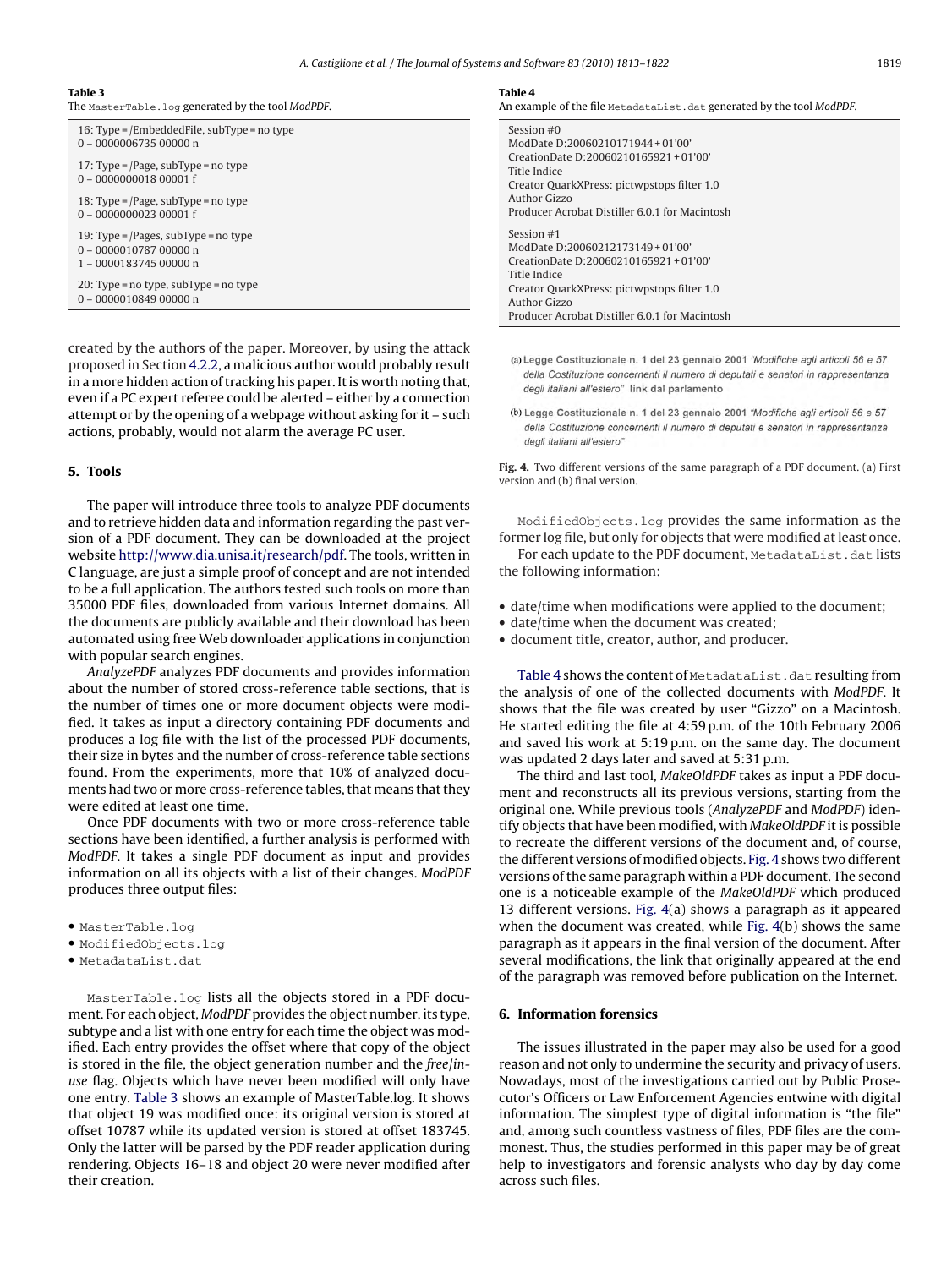<span id="page-7-0"></span>The way in which PDF files are managed, with the consequential problem of incremental updates (see Section [4.1\),](#page-2-0) and the metadata contained therein, may be used during a digital forensics analysis to look for circumstantial evidence which, linked together with other data, may give useful directions to ascertain the causes of a crime/offence. For example, by using the tools introduced in Section [5, a](#page-6-0)n investigator may extract a lot of information regarding the time a given PDF file has been created/modified, the Operating System running on the machine that produced that document together with the relative application that has been used to create it, the author name of the document which, if not explicitly modified, is the same of the logon name, and other useful information. Furthermore, the possibility to reconstruct all the versions of a given PDF file may be very helpful in the case of a dispute in which there is the eventuality that a file has been deliberately tampered with.

The interactive features shown in Section 4.2 may be used during a digital investigation to root out a criminal who is hiding behind an Internet connection. An investigator should prepare a well-crafted PDF document that in some way should be obtained by the prosecuted person. The PDF file will act as a bait and, depending on what kind of attack will be successful (the one in [subsection 4.2.1](#page-3-0) or the one in [subsection 4.2.2\),](#page-5-0) would provide the investigators with the IP address of the crook together with all the data that a browser can provide such as Operating System, browser type, browser plugins, time-zone, language, etc. (see [Electronic Frontier Foundation,](#page-8-0) [2010; Gemal, 2010](#page-8-0) for the latest information on how to acquire a very large quantity of user data just "looking" at the browser's behaviour). It is important to highlight that with the second kind of attack ([subsection 4.2.2\) a](#page-5-0)n investigator will find out the IP address of the criminal even if the connection if performed by means of a proxy or a chain of proxies because the logged IP address will be the one resulting from the DNS query and not from the HTTP connection. To overcome such attack, a criminal should use a DNS-proxy which, to our knowledge, is not so familiar and simple to find/use.

The information forensics is not the main topic of the paper but the authors would like to encourage the digital forensics community to focus their attention on a more detailed analysis of the file contents and not only on the information enclosed on the filesystem that hosts that file.

## **7. Security considerations and possible solutions**

The scenarios illustrated in Section [4.2.3](#page-5-0) are given only as examples. We can go far with our imagination by creating other kinds of attacks trying to embed a malicious executable code into a PDF file<sup>1</sup> that in a given moment (as always triggered by an event) drops an executable code into the filesystem of the machine on which the PDF file was opened. It is like a virus-dropper, popular in the nineties (the MS-DOS age). This kind of attack is possible only with very early versions of Adobe Acrobat (until version 4.x.x) because Adobe released patches to limit the access to the filesystem by a PDF file. This flaw resulted in the proliferation of some worms/virus for PDF files that has been in the wild until few years (see [F-Secure](#page-8-0) [Corporation, 2001; US-CERT, 2000; Shankland, 2001; Avira GmbH,](#page-8-0) [2008\).](#page-8-0) A slightly different kind of attack, similar to the previous one, is to consider the PDF file as a "container" in which private information (i.e., IP address and so on) may be stored. The key idea is that the PDF file itself steals and stores the information to be carried out. When the PDF file travels out from the victim machine, it will leak the stolen information. Like the previous attack, even this cannot be performed due to limitations provided by recent modifications to the PDF standard.

Of course firewalls, NAT devices and anonymizers would prevent such scenarios, but, as the experiments show, many users are not enough concerned with privacy to set up necessary countermeasures. Moreover, while users are suspicious about opening executables or Microsoft Office files, PDF documents are not (yet) regarded as harmful files.

The paper does not give comprehensive solutions to the threats shown by the authors because their main intention is to raise the awareness of the security and privacy issues that may occur by using the PDF standard. Moreover, it is not easy to suggest possible solutions because of the complexity of the problem and due to the wide diffusion of the format. Also, the features that are exploited as possible problems has been introduced to improve the format, and removing such features would not be a good idea. The hope is that the Standardization Committee [\(AIIM, 2009\)](#page-8-0) will consider such privacy and security issues. This is the direction that the Committee has already taken with of the creation of several type of PDF ([PDF Standard Committees, 2010\)](#page-8-0) according to the area of use (PDF/A [Archive], PDF/E [Engineering], PDF/UA [Universal Accessibility], PDF/H [Healthcare], PDF/X [Exchange/Production Printing], PDF/VT [Variable & Transactional Printing]).

It is worth noting that, starting from Acrobat 8, it seems possible to remove sensitive information from a PDF file. This can be achieved by using the "Examine Document..." function in the "Document" menu within the Acrobat application [\(Adobe Systems](#page-8-0) [Inc., 2010b\).](#page-8-0) Unfortunately, even after having performed such a cleaning operation, the problem still remains unresolved with the resulting file again having the same "functionality" of the input file. The motivations of such behaviour are not clear but it could depend on the fact that the cleaning operation performed by the "Examine Document..." does not inspect in the proper way the PDF document. Other data such as author information and comment references are removed in the right way after the sanitization process performed by the previously described operation. A knowledgable user, aware of the problem, can easily remove (almost) all this unwanted information by using the redaction tool provided by Adobe Acrobat (see [Adobe Inc., 2010\) a](#page-8-0)nd by saving the PDF file with the function "Save As..." in place of "Save". Moreover, the vast majority of PDF files are created and never manipulated, or at most they contain comments and annotations that (usually) do not have security or privacy implications.

It is fair to say that the problem of information leakage with many file formats usually depends on the application that is consuming them that does not behaves sensibly and not depends on the file format itself. The same considerations also apply to the problem introduced by the execution of JavaScript code, at least for the first kind of attack. In order to avoid the second attack, the Operating System or any firewall – that possibly could be in use on the Operating System where the PDF consumer's application runs – should be in charge of the protection.

Despite the statistics resulting from the conducted experiments, which show that only few users have encountered the problem of the automatic webpage opening, it is important to recall that today most of the users, open a PDF file during a Web surfing and in consequence they are mostly still vulnerable to such issues.

To successfully contain, and possibly avoid, problems related to the review process of scientific papers (see Section [4.2.3\),](#page-5-0) the online Conferencing Systems should take measures to control (and eventually "clean") the content of a PDF file upon submission or just after the automatic compilation from the source (for example in presence of LaTeX sources). This is the direction undertaken by some major scientific publishers (i.e., the IEEE PDF-eXpress system at [IEEE, 2008\)](#page-8-0) which established a service that aims to perform many checks to a paper before the final submission. Unfortunately such checks are only carried out when submitting the final cameraready version of the paper and not before the review phase, in which

 $^{\rm 1}$  The executable file may be encoded in Base 64 and embedded in a section marked as "deleted" in the PDF file in order to not be processed by the PDF reader.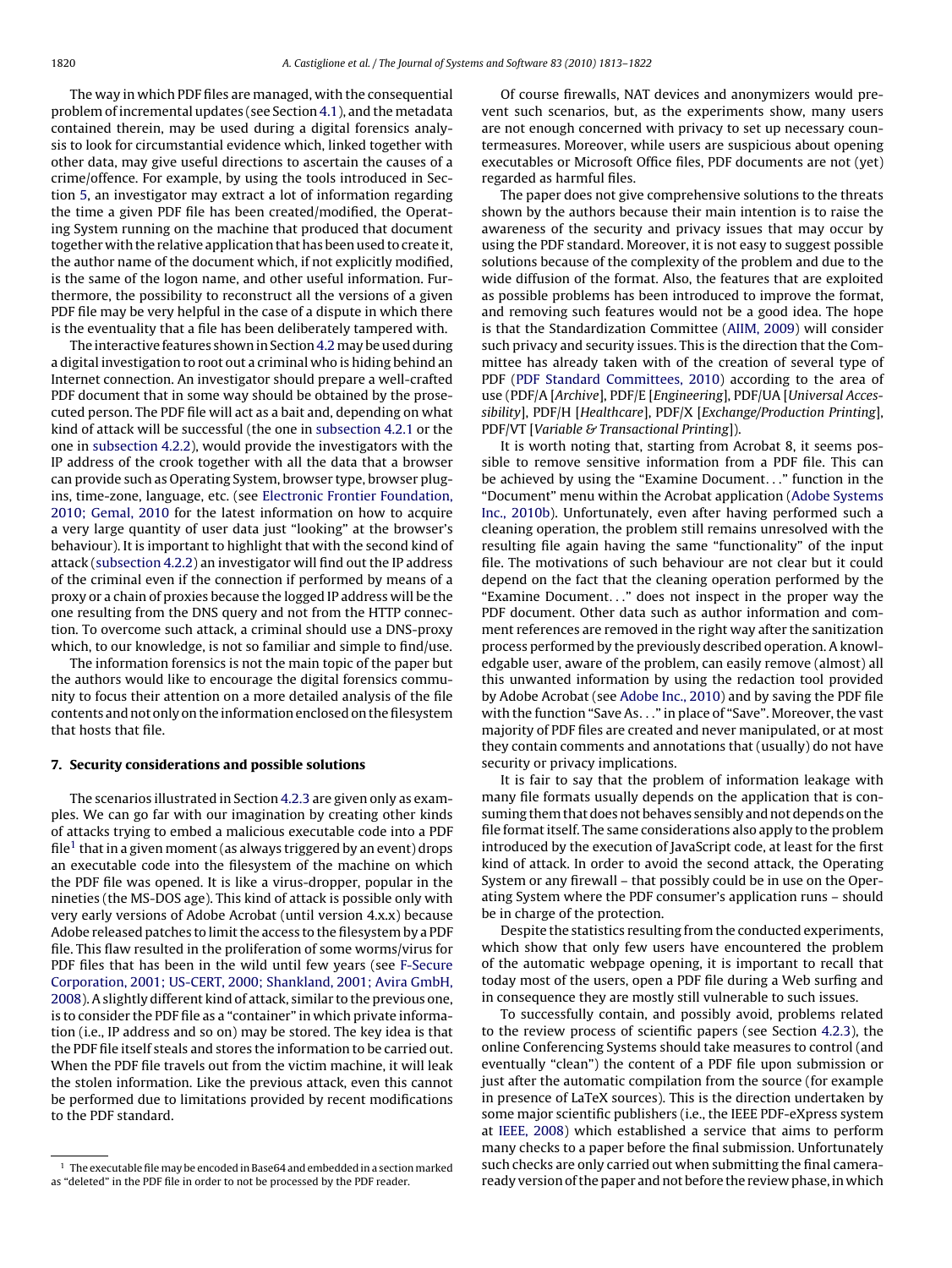<span id="page-8-0"></span>the papers are dispatched to the referees and when anonymity is the key factor to guarantee the fairness of the review process.

Another example of the awareness that a PDF file can be "dangerous" in the review process of a paper is the sanitization operation that the publisher Elsevier has introduced in the EES (Elsevier Editorial System) in which, in order to maintain the reviewer anonymity, the system EES sanitize the reviewer attachment (Elsevier B.V., 2009) by removing personal information from Microsoft Office and PDF files uploaded by Reviewers with their reviews. While, on one hand, this method sanitizes the file(s) containing the review (i.e., the Reviewers comments), on the other hand it does not sanitize the file containing the manuscript uploaded by the authors. It is worth noting that, at least for the Journal of Systems and Software, the EES does not allow authors to upload a PDF file but only the source files (i.e., the LaTeX sources) and as a consequence it is immune from such kind of attacks.

## **8. Conclusions**

Portable Document Format is the most popular standard for document exchange over the Internet. Besides its portability, it provides its own security features such as encryption and digital signature and it is regarded as a secure document standard if compared to other popular document file formats. The paper discusses that the reputation of secure format for the PDF documents is not completely right and shows that the standard is not immune to some privacy issues that affect its competitors. Given a PDF file, it is possible to retrieve a previous version of the document and display information not meant to be published. The authors developed some simple tools that can provide sensitive document information as well as any version of the document, from its creation to its most up-to-date version. Another security issue, is the possibility to trigger events when a PDF document is opened, printed, etc. The experiments showed that it is possible to trace the reader of a PDF document any time it is accessed, provided that the device where the file is read is connected to the Internet. The authors also give some cues on how to use their findings in a digital forensics investigation.

The authors consider such threats of great interest to the whole community due to the large use of electronic documents in today communications. In particular, they think that the scientific community have to consider such issues because it might compromise the fairness of the review process of scientific papers for journal or conference publication.

## **Acknowledgments**

The authors wish to thank people who participated in the survey. They also wish to thank Vincenzo Spina and Antonio Fiorillo for their valuable discussions and help. A special thank goes to the JSS anonymous reviewers for their beneficial comments and directions.

#### **References**

- Adobe, 2009. Security Advisory for Adobe Reader and Acrobat. <http://www.adobe.com/support/security/advisories/apsa09-07.html> (December 15 2009)
- Adobe, 2010. Security Updates Available for Adobe Reader and Acrobat. <http://www.adobe.com/support/security/bulletins/apsb10-07.html> (February 17 2010).<br>Adobe Acrobat 7.0. 2005.
- Acrobat JavaScript Scripting Reference. <http://partners.adobe.com/public/developer/en/acrobat/sdk/AcroJS.pdf> (June 2005).
- Adobe Acrobat SDK v. 8.1, 2007. JavaScript for Acrobat API Reference. [http://www.adobe.com/devnet/acrobat/pdfs/js](http://www.adobe.com/devnet/acrobat/pdfs/js_api_reference.pdf)\_api\_reference.pdf (April 2007).
- Adobe Inc., 2010. Adobe 9 Pro Extended, Removing sensitive content. http://help.adobe.com/en [US/Acrobat/9.0/3D/WS4E397D8A-B438-4b93-](http://help.adobe.com/en_US/Acrobat/9.0/3D/WS4E397D8A-B438-4b93-BB5F-E3161811C9C0.w.html) BB5F-E3161811C9C0.w.html (February 2010).
- Adobe Solutions Network, 2005. Acrobat JavaScript Scripting Guide. [http://partners.adobe.com/public/developer/en/acrobat/sdk/pdf/javascript/Ac](http://partners.adobe.com/public/developer/en/acrobat/sdk/pdf/javascript/AcroJSGuide.pdf)roJSGuide.pdf (September 2005).
- Adobe Solutions Network, 2005. Adobe Acrobat 7.0: PDF Open Parameters. [http://partners.adobe.com/public/developer/en/acrobat/PDFOpenParameters.](http://partners.adobe.com/public/developer/en/acrobat/PDFOpenParameters.pdf) pdf (July 2005).
- Adobe Systems Inc., 1999. PostScript Language Reference, Third Edition. [http://](http://partners.adobe.com/public/developer/ps/index_specs.html) partners.adobe.com/public/developer/ps/index specs.html (February 1999).
- Adobe Systems Inc., 2009. Adobe Portable Document Format. [http://](http://www.adobe.com/products/acrobat/adobepdf.html) www.adobe.com/products/acrobat/adobepdf.html (Last updated December 2009).
- Adobe Systems Inc., 2009. Latest Product Updates. [http://www.adobe.](http://www.adobe.com/downloads/updates/) com/downloads/updates/ (Last updated December 2009).
- Adobe Systems Inc., 2009. Security bulletins and advisories. [http://www.adobe.com](http://www.adobe.com/support/security/) /support/security/ (Last updated December 2009).
- Adobe Systems Inc., 2010. Adobe PDF Reference Archives. [http://www.adobe.](http://www.adobe.com/devnet/pdf/pdf_reference_archive.html) com/devnet/pdf/pdf.reference.archive.html (Last updated January 2010).<br>Adobe Systems Inc., 2010. Examine a PDF for hidden content.
- Systems Inc., 2010. Examine a PDF http://help.adobe.com/en [US/Acrobat/8.0/Professional/help.html?content=WS](http://help.adobe.com/en_US/Acrobat/8.0/Professional/help.html?content=WS7E9FA147-10E3-4391-9CB6-6E44FBDA8856.html) 7E9FA147-10E3-4391-9CB6-6E44FBDA8856.html.
- AIIM, 2009. PDF Reference Bibliography. [http://www.aiim.org/standards/article.asp](http://www.aiim.org/standards/article.aspx%3FID=33223) x?ID=33223 (Last updated December 2009).
- Avira GmbH, 2008. Avira issues a warning about polymorphous harmful PDFs. [http://www.avira.com/en/security](http://www.avira.com/en/security_news/polymorphous_harmful_pdfs.html) news/polymorphous harmful pdfs.html (November 2008).
- Bagley, S.R., Brailsford, D.F., Ollis, J.A., 2007. Extracting reusable document components for variable data printing. In: DocEng'07: Proceedings of the ACM Symposium on Document Engineering. ACM Press, New York, NY, USA, pp.  $44 - 52$ .
- Byers, S., 2004. Information leakage caused by hidden data in published documents. IEEE Security and Privacy  $2(2)$ ,  $23-27$ .
- Castiglione, A., De Santis, A., Soriente, C., 2007. Taking advantages of a disadvantage: digital forensics and steganography using document metadata. Journal of Systems and Software, Elsevier 80, 750–764.
- Chao, H., Fan, J., 2004. Layout and Content Extraction for PDF Documents. Lecture Notes in Computer Science LNCS 3163, 213–224.
- Electronic Frontier Foundation, 2010. How Unique and Trackable Is Your Browser? <http://panopticlick.eff.org/> (January 2010).
- Elsevier B.V., 2009. Customer Support, Reviewer Attachments Not Sanitised by EES. [http://epsupport.elsevier.com/al/12/1/article.aspx?aid=2090 tab=browse](http://epsupport.elsevier.com/al/12/1/article.aspx%3Faid=2090%20tab=browse%20bt=4n) bt=4n (December 2009).
- Foxit Software Company, 2010. Foxit Reader.[http://www.foxitsoftware.com](http://www.foxitsoftware.com/)(February 2010).
- F-Secure Corporation, 2001. F-Secure Virus Descriptions: PDF Worm. [http://www.f](http://www.f-secure.com/v-descs/pdf.shtml)secure.com/v-descs/pdf.shtml (August 2001).
- Futrelle, R.P., Shao, M., Cieslik, C., Grimes, A.E., 2003. Extraction, layout analysis and classification of diagrams in PDF documents. In: ICDAR'03: Proceedings of the Seventh International Conference on Document Analysis and Recognition. IEEE Computer Society, Washington, DC, USA, pp. 1007–1013.
- Gemal, H., 2010. Browser Spy. <http://www.browserspy.dk/> (January 2010).
- King, J.C., 2004. A format design case study: PDF. In: HYPERTEXT'04: Proceedings of the Fifteenth ACM Conference on Hypertext and Hypermedia. ACM Press, New York, NY, USA, pp. 95–97.
- McKinley, K.S., 2008. Improving Publication Quality by Reducing Bias with Double-Blind Reviewing and Author Response, ACM SIGPLAN Notices. <http://www.cs.utexas.edu/users/mckinley/notes/blind.html> (August 2008).
- National Institute of Standards and Technology (NIST), 2002. The Keyed-Hash Message Authentication Code (HMAC) (FIPS PUB 198). <http://csrc.nist.gov/publications/fips/fips198/fips-198a.pdf> (March 2002).
- PDF Standard Committees, 2010. PDF Standards Implementations Wiki. <http://pdf.editme.com/> (Last updated February 2010).
- Working Group, 2002. PDF-Archive Draft Meeting Minutes. [http://www.aiim.org/documents/standards/pdf-a2003-001](http://www.aiim.org/documents/standards/pdf-a2003-001_dec_min.pdf) dec min.pdf (December 2002).
- Shankland, S., 2001. New virus travels in PDF files. [http://www.news.com](http://www.news.com/New+virus+travels+in+PDF+files/2100-1001_3-271267.html) /New+virus+travels+in+PDF+files/2100-1001 3-271267.html (August 2001).
- Snodgrass, R.T., 2007. Editorial: single versus double-blind reviewing. ACM Trans-
- actions on Database Systems 32 (1), 1.<br>The Evince Team 2009 Evince Evince Team, 2009. Evince–Simply a Document Viewer. <http://www.gnome.org/projects/evince/> (Last updated September 2009).
- The Institute of Electrical and Electronics Engineers, 2008. IEEE PDF-eXpress. <http://www.pdf-express.org/> (August 2008).
- The KPDF Team, 2008. KPDF Reader. <http://kpdf.kde.org/> (Last updated August 2008).
- United States Computer Emergency Readiness Team (US-CERT), 2000. Vulnerability Note VU#31554. <http://www.kb.cert.org/vuls/id/31554> (November 2000).
- Wikipedia the Online Encyclopedia, 2009. The Calipari Incident. [http://](http://en.wikipedia.org/wiki/Nicola_Calipari/) en.wikipedia.org/wiki/Nicola Calipari/, [http://en.wikipedia.org/wiki/Rescue](http://en.wikipedia.org/wiki/Rescue_of_Giuliana_Sgrena/) of Giuliana Sgrena/ (Last updated December 2009).
- Wikipedia the Online Encyclopedia, 2010. Peer Review Process. [http://en.wikipedia.org/wiki/Peer](http://en.wikipedia.org/wiki/Peer_review)\_review (Last updated January 2010).
- Zhong, S., Cheng, X., Chen, T., 2007. Data hiding in a kind of PDF texts for secret communication. International Journal of Network Security 4 (1), 17–26.

**Aniello Castiglione** joined the Dipartimento di Informatica ed Applicazioni "R. M. Capocelli" of Università di Salerno in February 2006. He received a degree in Com